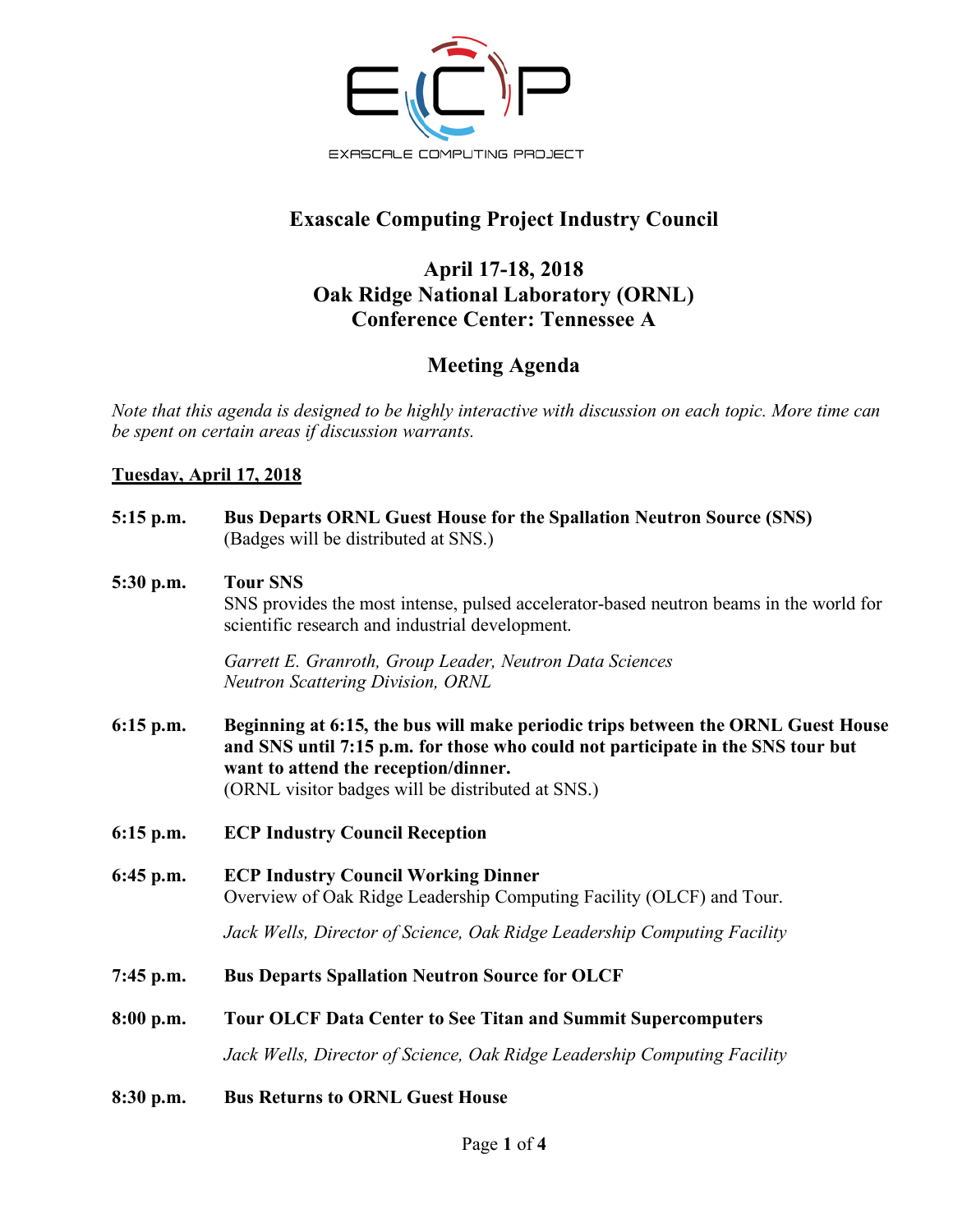

## **Wednesday, April 18, 2018**

| 7:45 a.m.    | <b>Bus Departs ORNL Guest House for Conference Center</b><br>Take shuttle bus to ORNL Conference Center. Any Industry Council member who did not<br>attend the dinner and receive a visitor's badge will receive one at the meeting room. |
|--------------|-------------------------------------------------------------------------------------------------------------------------------------------------------------------------------------------------------------------------------------------|
| 8:00 a.m.    | <b>Working Breakfast</b><br>Host welcome, safety talk, agenda review, goals for the day.                                                                                                                                                  |
|              | Suzy Tichenor, Co-Executive Director, ECP Industry Council<br>David Martin, Co-Executive Director, ECP Industry Council                                                                                                                   |
|              | <b>ECP</b> Federal Perspective                                                                                                                                                                                                            |
|              | Dan Hoag, Federal Project Director, DOE Oak Ridge National Laboratory Site Office                                                                                                                                                         |
| 8:45 a.m.    | <b>Welcome from the Chair</b><br>Chair transion from Michael McQuade to Dave Kepczynski.                                                                                                                                                  |
|              | Michael McQuade, Outgoing ECP Industry Council Chair<br>Dave Kepczynski, Incoming ECP Industry Council Chair                                                                                                                              |
| $9:00$ a.m.  | <b>U.S. Exascale Computing Project: Director's Update</b><br>Update on DOE budget and ECP timeline.                                                                                                                                       |
|              | Doug Kothe, Director, Exascale Computing Project                                                                                                                                                                                          |
| 9:30 a.m.    | <b>Applications Development Focus Area Update</b><br>Major accomplishments since our last Industry Council call in January; outlook on major<br>milestones and deliverables.                                                              |
|              | Andrew Siegel, Director, ECP Application Development                                                                                                                                                                                      |
| 10:00 a.m.   | <b>Break</b>                                                                                                                                                                                                                              |
| $10:15$ a.m. | <b>Moderated Panel</b><br>Driving toward exascale: What industry, ISVs, and their customers are doing to prepare<br>for exascale technology.                                                                                              |
|              | Mark Maili Drogtor & Camble                                                                                                                                                                                                               |

*Mark Meili, Procter & Gamble Dipankar Choudhury, Ansys, Incorporated Frank Ham, Cascade Technologies, Incorporated Sam Mahalingam, Altair Engineering, Incorporated*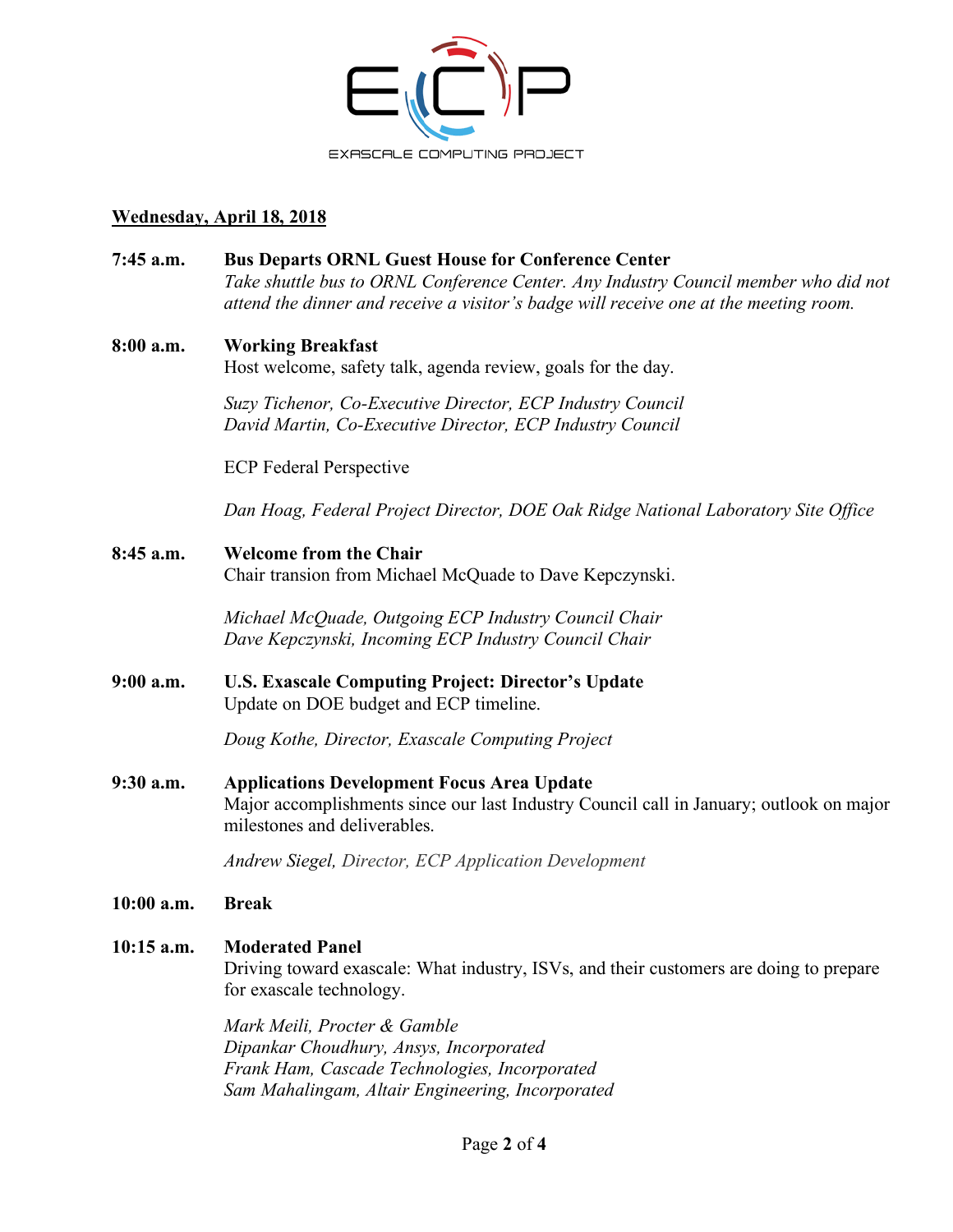

# **11:15 a.m. ECP Training and Workforce Development**

ECP training program and how to get connected.

*Ashley Barker, Principal Investigator, ECP Training and Productivity*

#### **11:30 a.m. Hardware and Integration Focus Area Update**

Major accomplishments since our last Industry Council call in January; outlook on major milestones and deliverables.

*Susan Coghlan, Deputy Director, ECP Hardware & Integration*

#### **12:00 p.m. Working Lunch**

Oak Ridge National Laboratory: Delivering Breakthrough Science for National Security and Economic Competitiveness.

*Michelle Buchanan, Deputy Laboratory Director for Science and Technology*

**12:45 p.m. Break and Group Photo**

#### **1:00 p.m. Software Technology Focus Area Update**

Major accomplishments since our last Industry Council call in January; outlook on major milestones and deliverables.

*Michael Heroux, Director, ECP Software Technology*

#### **1:30 p.m. ECP Project Management**

- ECP Project Management's use of tools to assess progress merging traditional earned value management tools with Agile software management tools.
- Update on ECP Dashboard progress.
- Independent Review scheduled for August 7-8 to be chaired by Robert Wunderlich – suggestions for reviewers from IC welcome.

*Kathlyn Boudwin, Director, ECP Project Management* 

**2:15 p.m. Engaging Industry Communities** Report on specially organized workshop between ECP leadership and oil and gas industry technical leaders at the Rice HPC Oil and Gas Conference. What did we learn about O&G requirements? Can/should we duplicate this format across other industry sectors?

> *David Martin, Co-Executive Director, ECP Industry Council Suzy Tichenor, Co-Executive Director, ECP Industry Council*

#### **2:30 p.m. Member Roundtable Discussion**